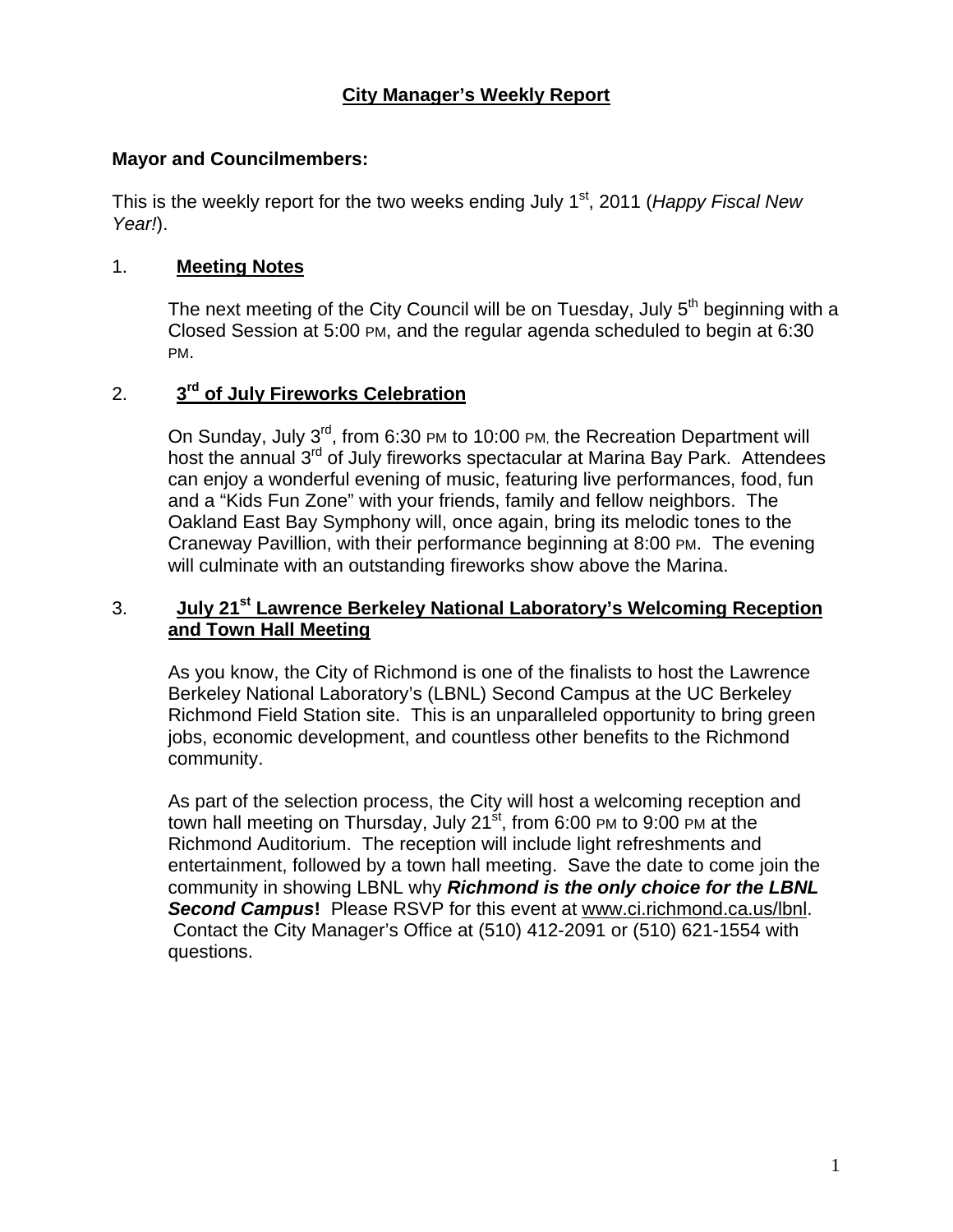

# 4. **California Lawmakers Approve State Budget**

As you have undoubtedly heard, this past Tuesday night, California lawmakers approved a budget that closes the state's nearly \$10 billion shortfall a day after Governor Jerry Brown and top Democrats unveiled the legislation. With majorities in both the state Senate and Assembly, Democrats bypassed Republicans to approve the eight-bill package. Brown, who helped craft the legislation, sought to have a spending plan in place before the July 1 start of the state's new fiscal year.

Brown and fellow Democrats closed the state budget's final \$10 billion hole with a combination of additional cuts to state universities and welfare programs, deferring payments to schools and making what some critics said were rosy assumptions for \$4 billion in additional revenue. These assumptions of higher revenues, backed by \$2.5 billion in "trigger" cuts in case some or none of that money materializes are the biggest new components of the budget. The plan requires the State Department of Finance to certify on December 15 whether the \$4 billion projection is accurate. The department is required to choose between the higher of its own forecast and the Legislative Analyst's.

The "trigger" cuts are essentially in three tiers, based on how much of the extra \$4 billion comes in.

Tier 1: If the state gets \$3 billion to \$4 billion of the money, it will not impose additional cuts, and will roll over any balance of the problem into the 2012-13 budget.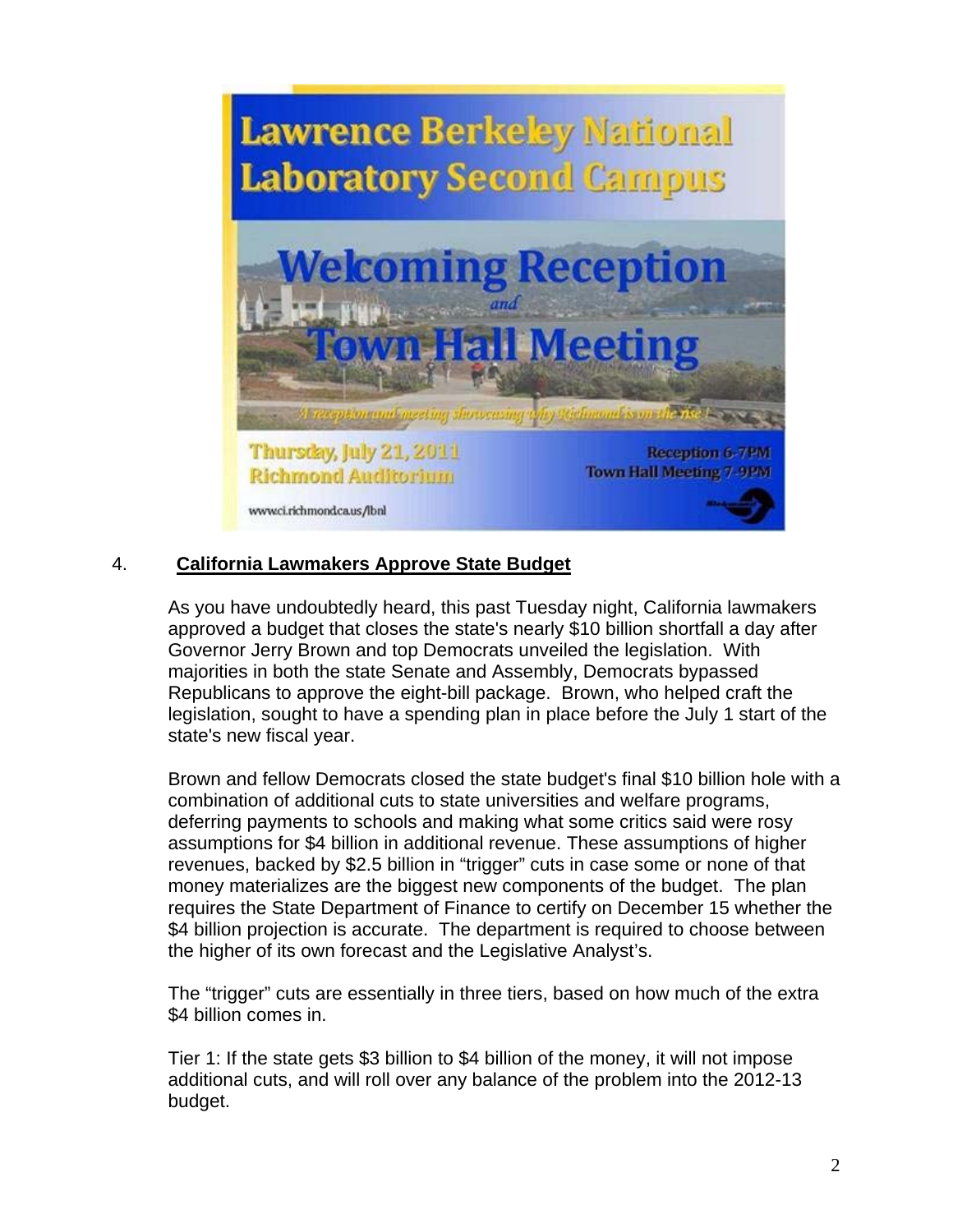Tier 2: If the state gets \$2 billion to \$3 billion of the money it will impose about \$600 million of cuts and roll over the remainder into the 2012-13 budget. The \$600 million in cuts include:

- \$100 million cut to UC
- \$100 million cut to CSU
- \$100 million cut to In-Home Supportive Services hours
- \$100 million cut to Department of Developmental Services
- \$80 million cut to public safety programs, particularly Juvenile Justice
- \$30 million cut to community colleges, triggering a \$10/unit fee hike
- \$23 million across-the-board cut to childcare funding
- \$20 million cut to Department of Corrections and Rehabilitation
- \$16 million cut to California State Library in library grants
- \$15 million cut related to Medi-Cal Managed Care
- \$15 million cut to California Emergency Management Agency
- \$10 million cut to Department of Social Services in anti-fraud grants

Tier 3: If the state gets \$0 to \$2 billion of the money it will then also impose as much as \$1.9 billion in additional cuts, proportionate to revenues:

- \$1.5 billion reduction to K-12 schools that allows districts to drop seven classroom days. That would lower the required total to 168 days, down from 180 days three years ago.
- \$248 million cut that eliminates school bus transportation
- \$72 million cut to community colleges

All cuts would take effect January 1, 2012, with the exception of the school year reduction, which districts could impose starting February 1, 2012.

# 5. **State Budget Impact on Redevelopment**

The state budget included two trailer bills which will effectively shutter redevelopment agencies across the state, as described in past reports. If Governor Brown signs these bills, the California Redevelopment Association plans to immediately seek an injunction barring the state from implementing the bills.

# 6. **Chevron Richmond Revised Renewal Project/Revised EIR Scoping**

The Notice of Preparation (NOP) for the Revised Environmental Impact Report (EIR) for the Chevron Revised Renewal Project was issued on June  $12<sup>th</sup>$ . The NOP is available on the project's webpage at

[www.ci.richmond.ca.us/chevronrenewal.](https://owa.ci.richmond.ca.us/exchweb/bin/redir.asp?URL=http://www.ci.richmond.ca.us/chevronrenewal) A meeting on the scope of the Revised EIR was held on June  $22^{nd}$ . Comments on the scope and content of the Revised EIR will be provided at the earliest possible date, but no later than July  $12<sup>th</sup>$ . Comments must be in writing and sent to Lina Velasco, City of Richmond, Planning and Building Services Department, 450 Civic Center Plaza, Richmond, CA 94804, or via email at [Lina\\_Velasco@ci.richmond.ca.us.](mailto:Lina_Velasco@ci.richmond.ca.us)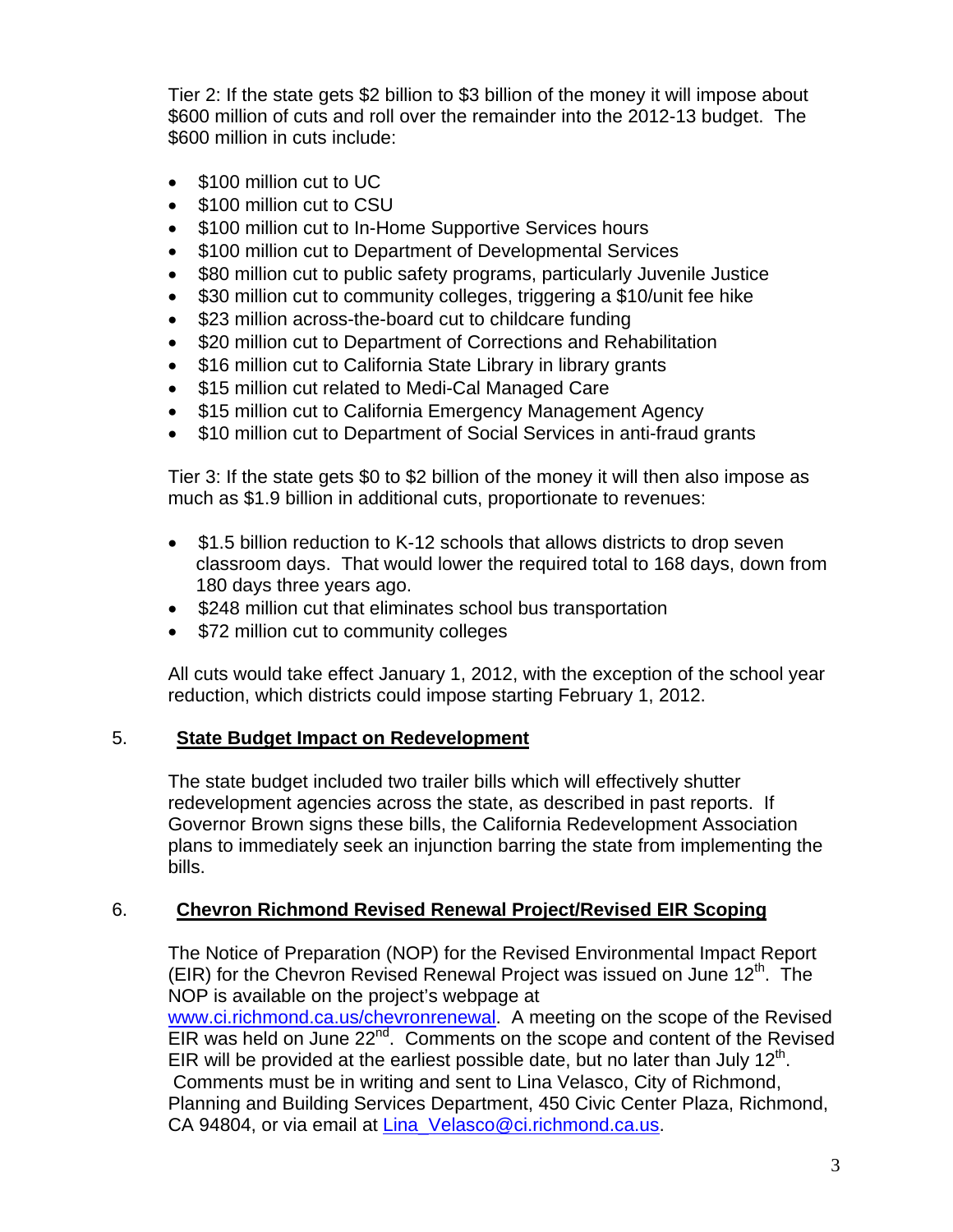# 7. **Save the Date - Greenhouse Gas Emissions and Accounting Education Session**

The Planning and Building Services Department will be hosting the first of four education sessions on key technical subjects important to the proposed Chevron Richmond Revised Renewal Project and other projects. The first of these sessions will cover the basics on how greenhouse gases (GHGs) can contribute to global climate change and how GHG emissions from proposed industrial facilities can be quantified. The session will be held at the City of Richmond in the City Council Chambers, 440 Civic Center Plaza, Richmond, CA on July 25<sup>th</sup> from 6:00 PM – 8:00 PM.

#### 8. **Carlson Boulevard Improvements**

The contractor completed Phase 2 of the Carlson Boulevard improvement project last week, and the new southbound lane opened last weekend, thus restoring access to all of the side streets and Carlson residents along the west side of the street. Phase 3 will begin this week with the lowering of utilities and the grinding and recycling of asphalt. Upcoming activities will include final potholing to avoid shallow utilities during excavation followed by the overall excavation of the center roadway which will take 5 to 7 days. By that time, we will begin to see the "new Carlson" finally taking shape. Much work will follow including the new median curb and the preparation for potential landscaping.

#### 9. **17th Annual Communicator Award of Distinction**

The 17<sup>th</sup> Annual Communicator Award of Distinction program announced that the City of Richmond is a recipient of "*The Award of Distinction."* This award is presented for projects that exceed industry standards in quality and achievement through communication.

The City of Richmond's government website was recognized with an award at the 2011 Communicator Awards administered and judged by the International Academy of the Visual Arts.

As the leading awards program that honors creative excellence in communication, the 2011 Communicator Awards saw thousands of entries from across the United States and the world.

# 10. **Recreation Highlights**

Aquatics: Over 135 visitors enjoyed \$1 day on Friday, June  $10<sup>th</sup>$ , at the Plunge, which is now open every day for swimming. (Unfortunately, the Plunge needed to be closed for several days this past week due to a pipe blockage.)

Summer Sports Camp: The Youth Sports staff will be conducting sports camps at the Booker T. Anderson Community Center and the Martin Luther King Jr. Sports Field for youth ages 6 to 14. Every two weeks, a new sports clinic will be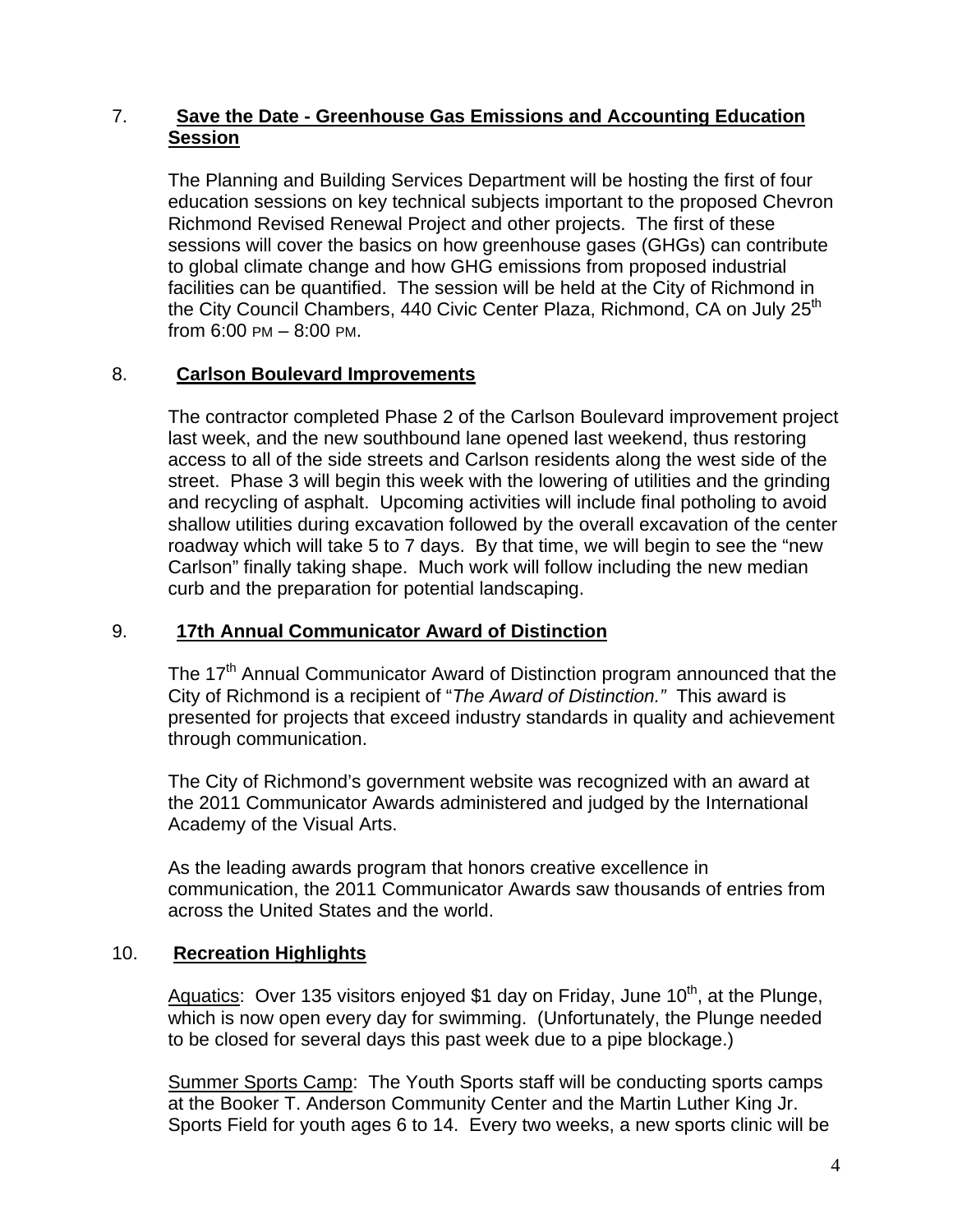introduced ranging from soccer, baseball, basketball, golf, volleyball, flag football and futsal.

Jr. Giants Baseball: Jr. Giants youth baseball teams have begun practicing at the Booker T. Anderson Field on Monday and Thursday afternoons, and at Nicholl Park on Tuesday and Wednesday afternoons. The program is free, and all participants receive a free glove, hat, and jersey.

FAM CAMP: Two staff members of the Youth Activities section of the Recreation Department attended a three-day camping and training program with the Outdoor Youth Connections Pacific Leaders Institute at Richardson Grove State Park on June  $10^{th}$ ,  $11^{th}$  and  $12^{th}$ . The training prepared them to lead a FAM CAMP which will be held on August  $5<sup>th</sup>$  through  $7<sup>th</sup>$  at Calaveras Big Trees State Park. The training included topics such as group facilitation with diverse communities, outdoor recreation skill development, program planning, and leadership development.

Senior Center: Senior participants are witnessing significant renovations underway in the game room at the Senior Center. The carpet is being replaced with wood floors, ceiling fans are being installed, and new paint will be one of the final touches. During the remodel, participants continue to enjoy various activities in the Hawaiian room at the Richmond Auditorium.

Futsal: June  $8<sup>th</sup>$  marked the culmination of the Adult Futsal Spring League where ten teams competed in a twelve-week program.

#### 11. **Public Works Updates**

Activities during the past two weeks have included the following:

 The Civic Center Plaza Marquee is completed, except for the landscaping to be done by the Parks and Landscaping Division in the next few weeks.



Photo: Ellen Gailing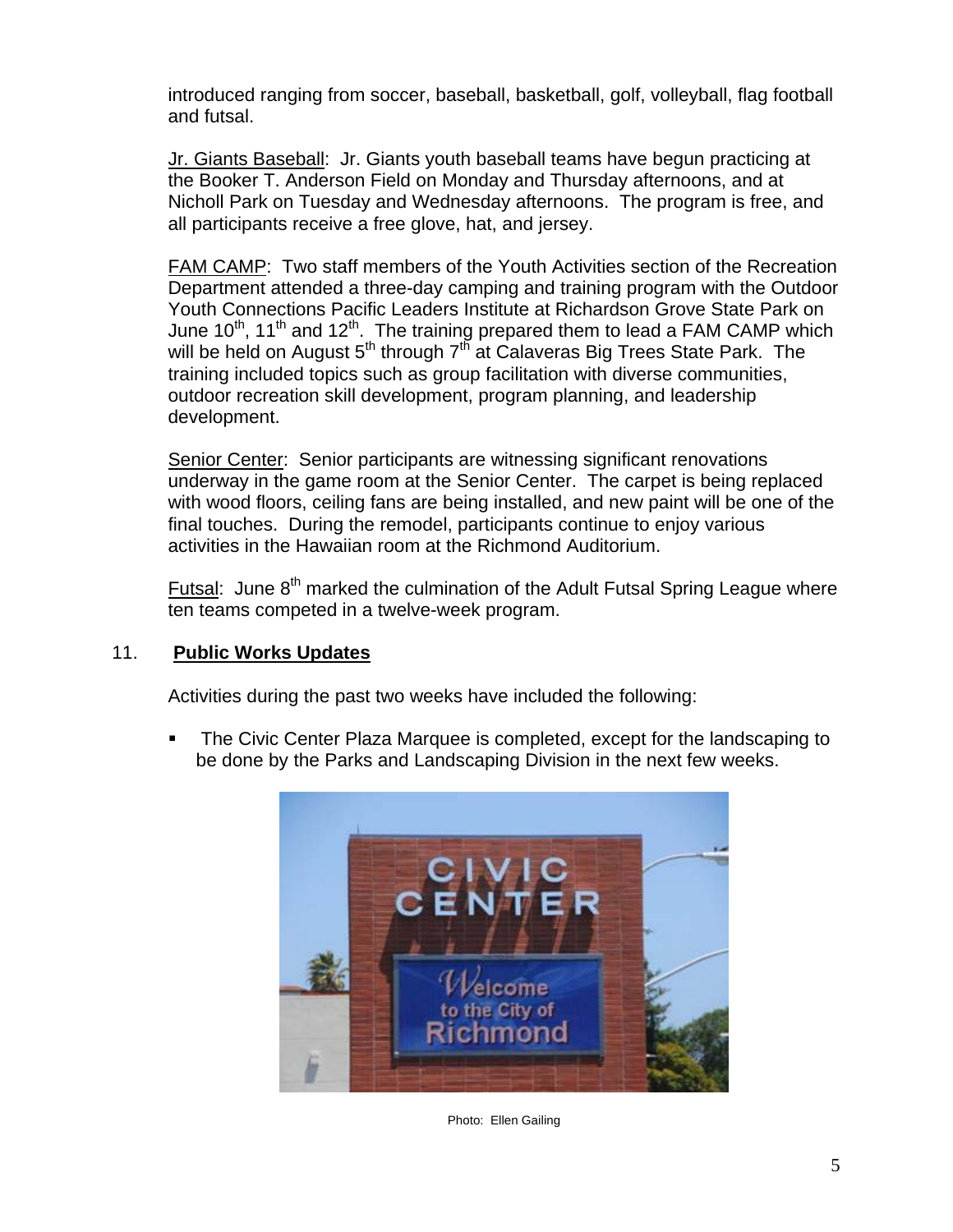Facilities Maintenance Division: This past week, the painters began painting the exterior of the Disabled People's Recreation Center and the walls of the pool room of the Senior Center. The stationary engineers had to close the Plunge temporarily Tuesday of this week due to a major sewage blockage. Staff immediately repaired the problem, and the Plunge was reopened Thursday.

Other recent projects by the Facilities Maintenance Division have included: painting the Shields-Reid Community Center's exterior of the restrooms; installing new ceiling fans, conducting safety repairs, including all emergency EXIT lights, at the Senior Center; replacing three traffic signal loop detectors at Macdonald and San Pablo Avenues; and repairing five bollard lights and replaced three Acorn light globes at the Barbara Vincent Park.

Streets Division: This past week, crews repaired four sections of guardrail along Hilltop Drive. With assistance from Parks and Landscaping, Equipment Services and Code Enforcement, the guardrails are as good as new.



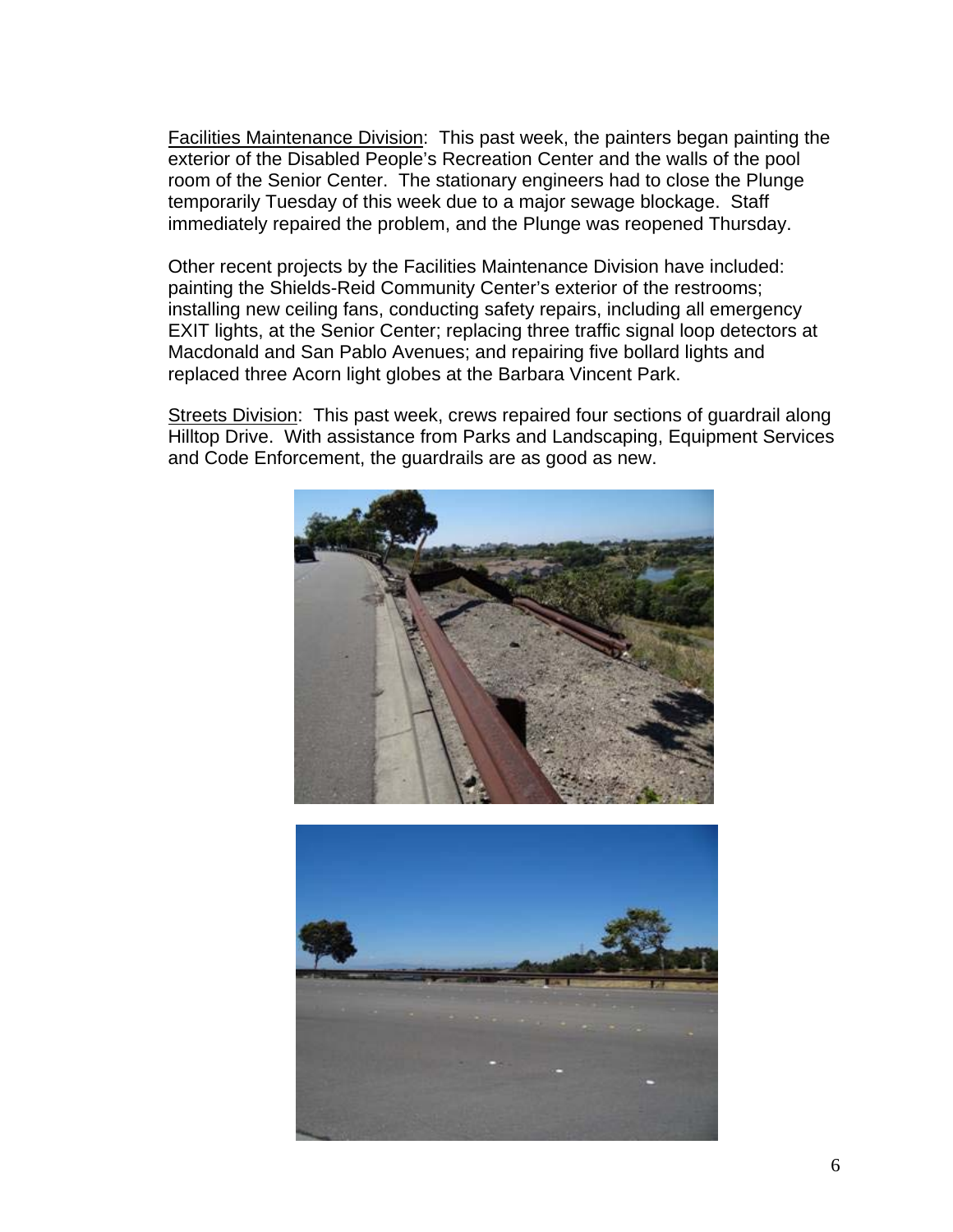Staff also completed potholing in the Richmond Annex, as well as various locations on the pothole list. Next week, they will resurface South  $7<sup>th</sup>$  Street from Ohio Avenue to the end of the street.

During the prior week, Streets Crews completed resurfacing 41<sup>st</sup> Street from Florida Avenue to Wall Avenue along the new Martin Luther King, Jr. Elementary School, and Florida Avenue from  $43^{\bar{r}d}$  to  $45^{\bar{t}h}$  Avenues. Coming soon are the resurfacing of the Nicholl Park picnic area adjacent to the Richmond Recreation Center, and pavement dig out repairs at Parchester Village.

The Sign and Lines Shop has completed the installation of the new Fred Jackson Way signs in the Iron Triangle neighborhood, and repaired the two Disabled People's Recreation Center signs which have now been re-installed at this Center.